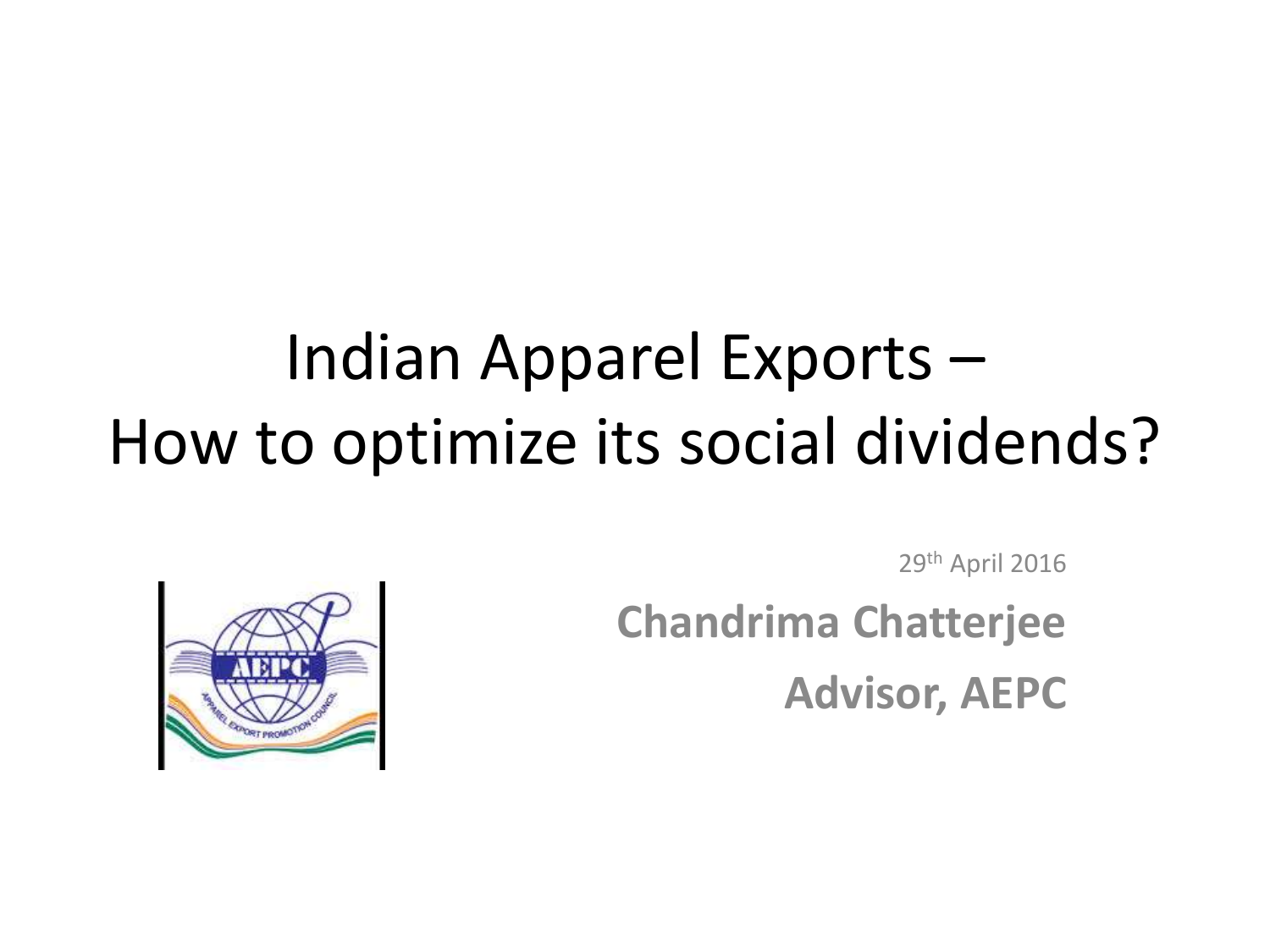# Trade Facts

- 1. World Garment Trade US\$ 458 billion Decline of 3% over over the last year.
- 2. India ranks  $6<sup>th</sup>$  with 3.7% world share.
- 3. Apparel sector, the second largest manufacturer and exporter of textile and apparel in the world has also been growing.
- 4. India's total textiles exports to world is US\$ 37.2 bn. with a share of 14% in 2015 and its GDP contribution in India's economy is 6%.
- 5. RMG export sector contributes 6.5% share in the India's overall commodity exports in 2015 (Total Commodity (USD 264 bn.).
- 6. Providing employment to 11.22 million jobs, Apparel is an important focus sector for India.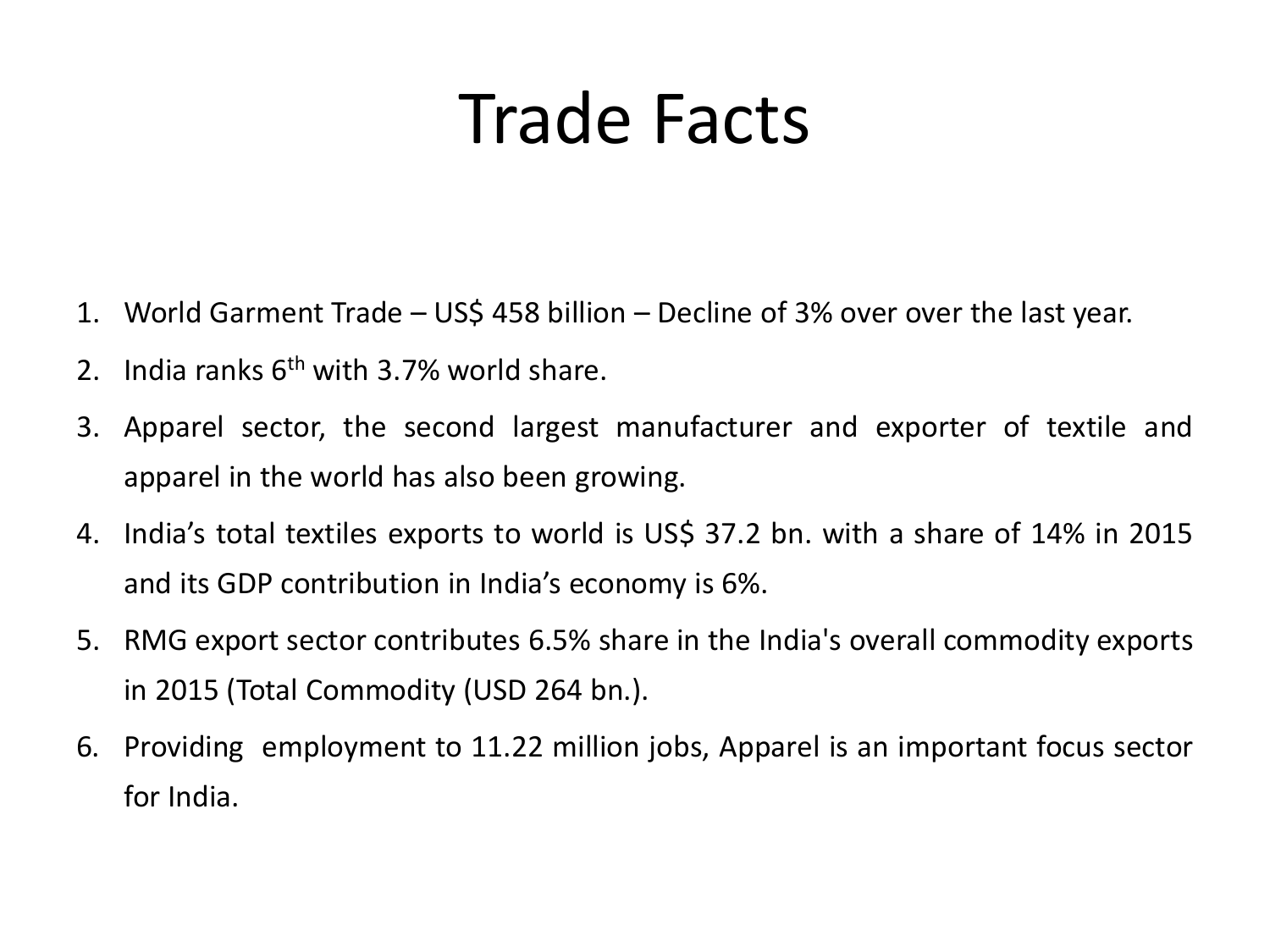#### Have we moved towards value added exports?



■ Textile & Clothing ■ Apparel ■ Textile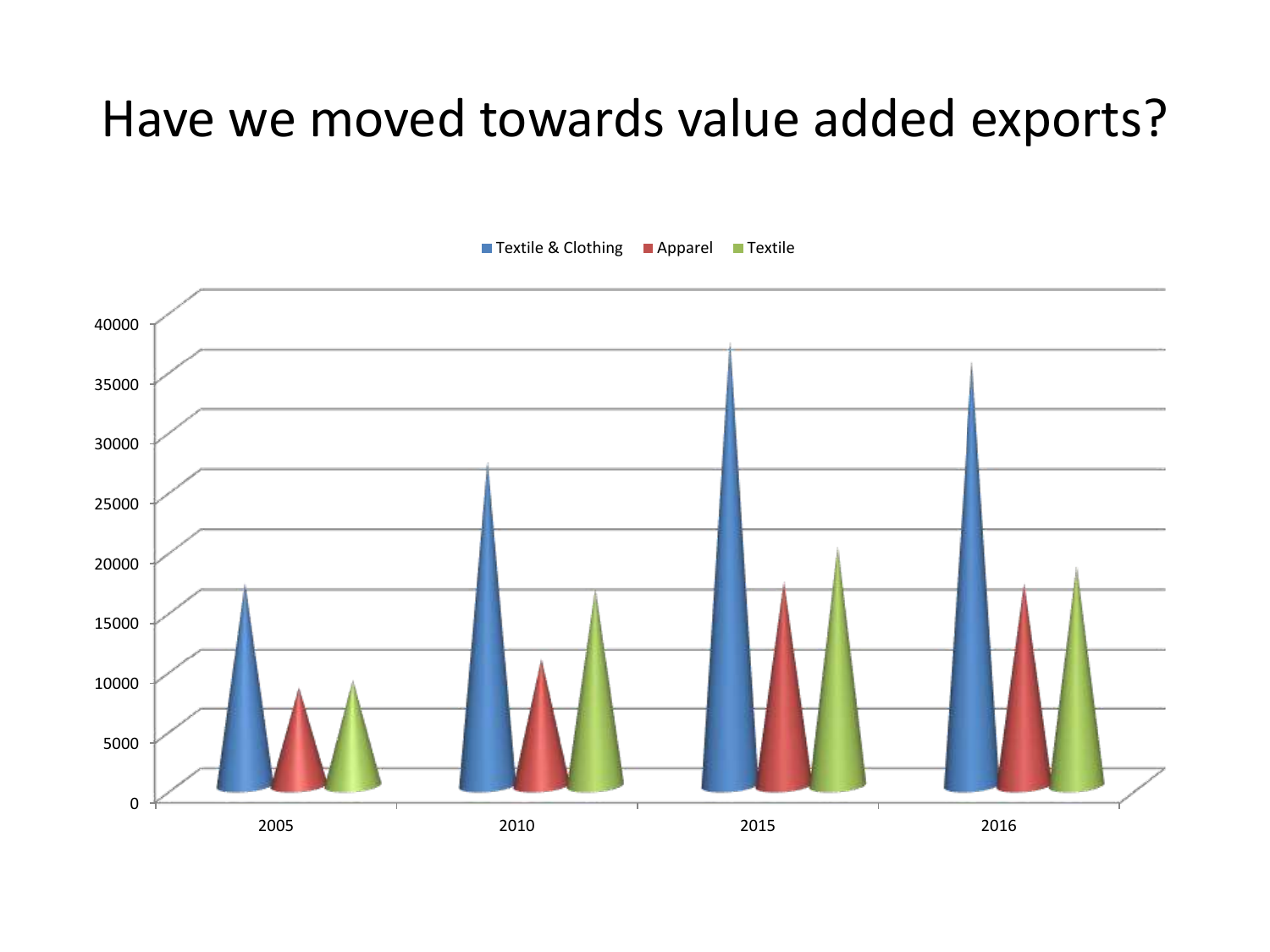### How has the post quota performance been?

|                        |                     |       |       | <b>Exports in US\$ Bn.</b> |                              |       |       | Share in % |                              |  |  |
|------------------------|---------------------|-------|-------|----------------------------|------------------------------|-------|-------|------------|------------------------------|--|--|
| <b>Rank in</b><br>2015 | <b>Countries</b>    | 2005  | 2010  | 2015                       | <b>CAGR 2005-</b><br>15 in % | 2005  | 2010  | 2015       | <b>CAGR 2005-</b><br>15 in % |  |  |
|                        | World               | 269.5 | 347.3 | 458.5                      | 5.5                          | 100.0 | 100.0 | 100.0      | 0.0                          |  |  |
| $\mathbf{1}$           | China               | 65.9  | 121.1 | 162.3                      | 9.4                          | 24.5  | 34.9  | 35.4       | 3.8                          |  |  |
| 2                      | Bangladesh          | 6.8   | 14.8  | 30.1                       | 16.0                         | 2.5   | 4.3   | 6.6        | 10.0                         |  |  |
| 3                      | Viet Nam            | 4.6   | 10.1  | 23.3                       | 17.7                         | 1.7   | 2.9   | 5.1        | 11.6                         |  |  |
| $\overline{4}$         | Italy               | 17.7  | 18.6  | 19.4                       | 0.9                          | 6.6   | 5.3   | 4.2        | $-4.3$                       |  |  |
| 5                      | Hong Kong,<br>China | 25.6  | 22.9  | 17.4                       | $-3.8$                       | 9.5   | 6.6   | 3.8        | $-8.7$                       |  |  |
| 6                      | India               | 8.2   | 10.6  | 17.1                       | 7.6                          | 3.0   | 3.1   | 3.7        | 2.1                          |  |  |
| $\overline{7}$         | Germany             | 11.7  | 16.9  | 16.6                       | 3.6                          | 4.3   | 4.9   | 3.6        | $-1.8$                       |  |  |
| 8                      | Turkey              | 11.5  | 12.4  | 14.9                       | 2.6                          | 4.2   | 3.6   | 3.2        | $-2.7$                       |  |  |
| 9                      | Spain               | 4.2   | 7.4   | 11.9                       | 10.9                         | 1.6   | 2.1   | 2.6        | 5.1                          |  |  |
| 10                     | France              | 7.8   | 9.2   | 10.0                       | 2.5                          | 2.9   | 2.7   | 2.2        | $-2.8$                       |  |  |
| 11                     | Indonesia           | 4.9   | 6.5   | 10.0                       | 7.4                          | 1.8   | 1.9   | 2.2        | 1.9                          |  |  |
| 12                     | Cambodia            | 2.2   | 3.0   | 9.2                        | 15.3                         | 0.8   | 0.9   | 2.0        | 9.3                          |  |  |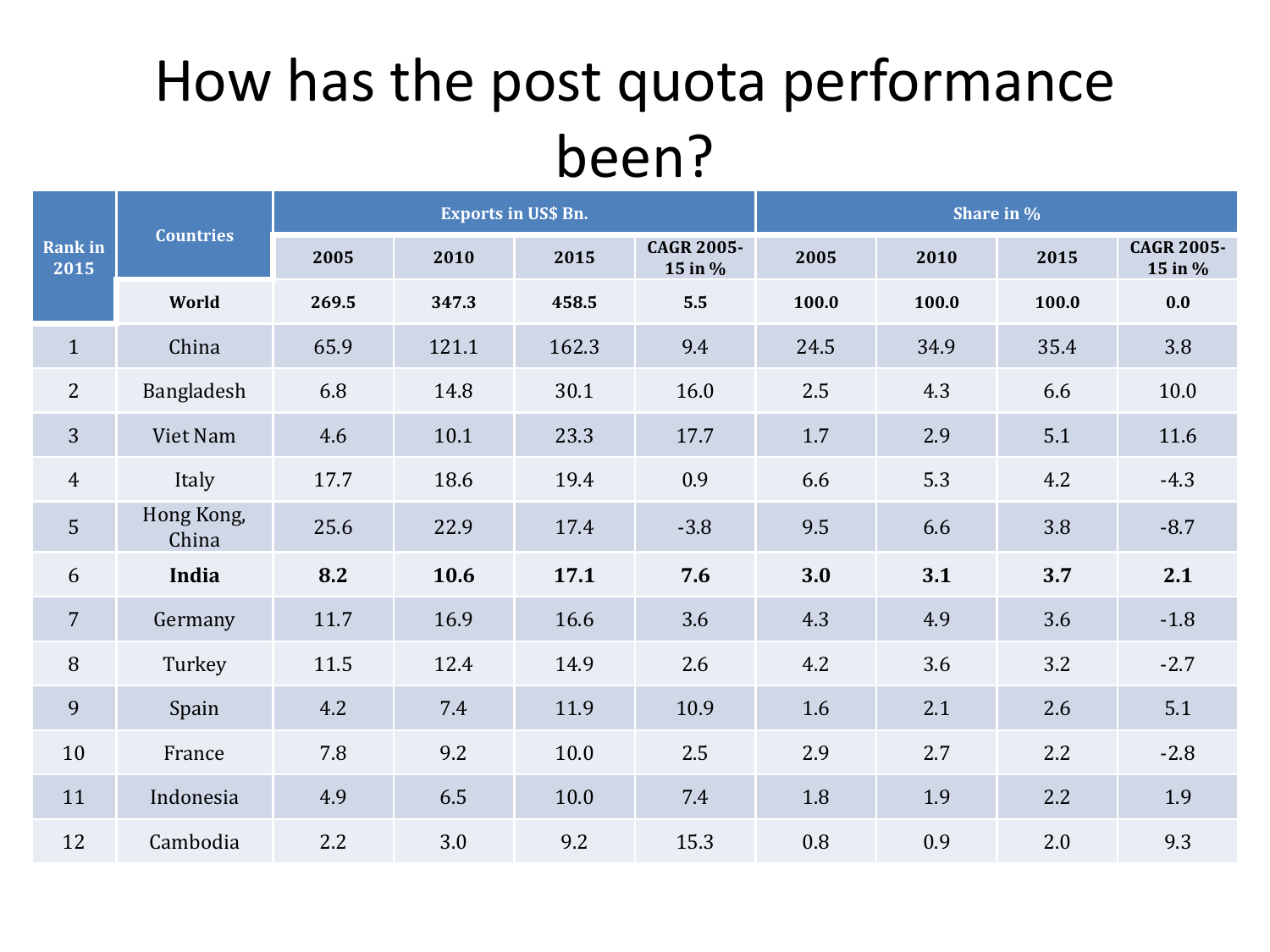# Have we diversified our markets?

| <b>India's RMG Exports</b>                |        |        |         |             |  |  |
|-------------------------------------------|--------|--------|---------|-------------|--|--|
|                                           | 2005   | 2010   | 2015    | <b>CAGR</b> |  |  |
| <b>India's total RMG</b><br>exports       | 8200.7 | 10604  | 17131.2 | 7.6         |  |  |
| <b>USA</b>                                | 2686.4 | 2787.1 | 3774.4  | 3.5         |  |  |
| EU                                        | 3719.3 | 4926.3 | 6255.2  | 5.3         |  |  |
| <b>UAE</b>                                | 441.2  | 991.1  | 3460.9  | 22.9        |  |  |
| Saudi Arabia                              | 193    | 241.7  | 301.2   | 4.6         |  |  |
| <b>Brazil</b>                             | 21     | 40.5   | 150.9   | 21.8        |  |  |
| Canada                                    | 263.4  | 227    | 251.6   | $-0.5$      |  |  |
| <b>Malaysia</b>                           | 35.1   | 58.8   | 136.4   | 14.5        |  |  |
| Japan                                     | 106.3  | 123.7  | 183.6   | 5.6         |  |  |
| <b>Australia</b>                          | 49.6   | 69.7   | 152.3   | 11.9        |  |  |
| % of these in Total<br><b>RMG</b> exports | 91.6   | 89.3   | 85.6    | $-0.7$      |  |  |
| <b>Total countries</b><br>exported to     | 190    | 190    | 195     |             |  |  |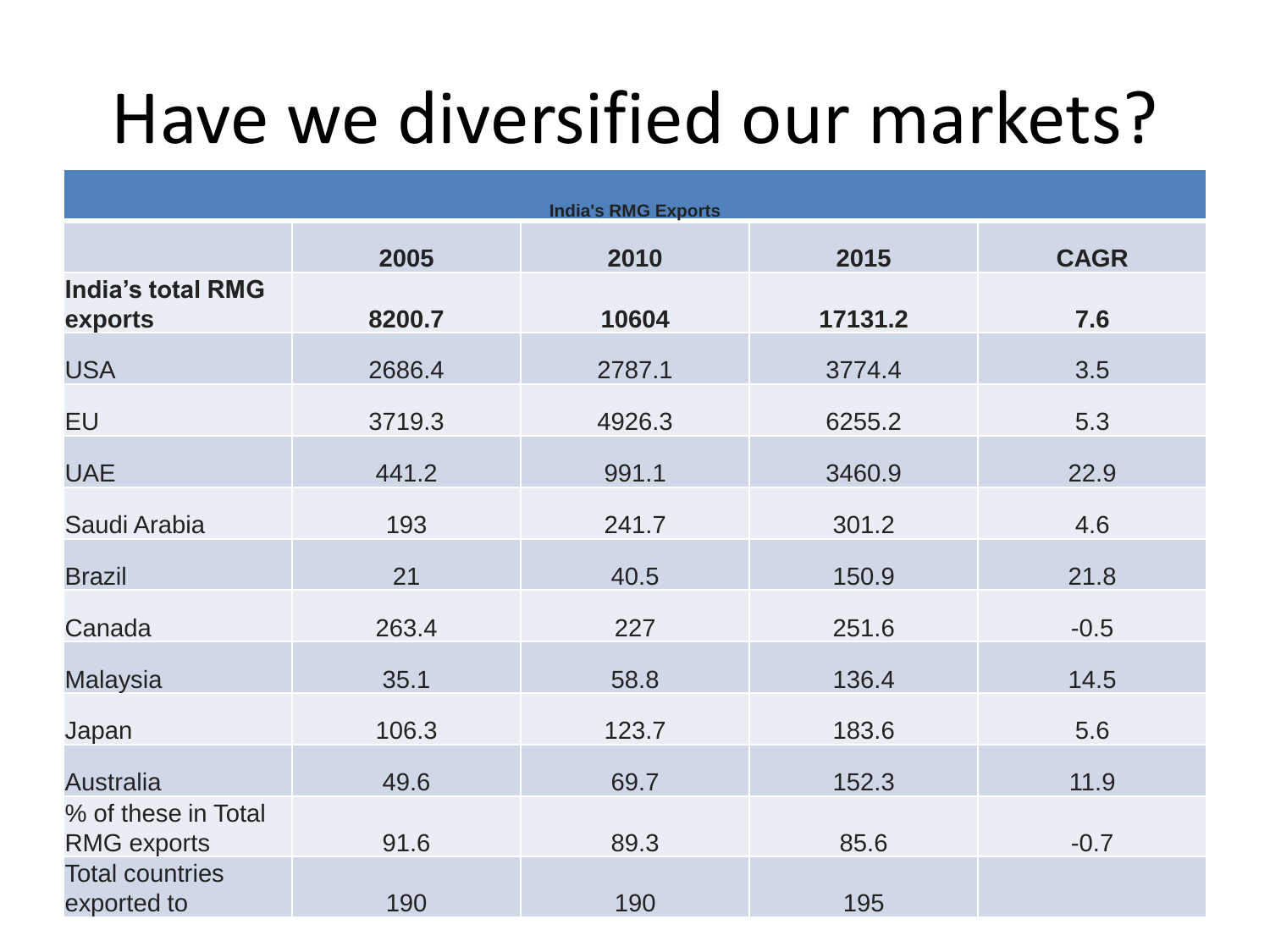# Market access gains from FTAS?

|                       |                               | <b>Import from World, In USD Mn.</b> |         | % Change | % CAGR  |         |                              |                  |
|-----------------------|-------------------------------|--------------------------------------|---------|----------|---------|---------|------------------------------|------------------|
| Country               | 2010                          | 2011                                 | 2012    | 2013     | 2014    | 2015    | 2015/201<br>$\overline{4}$   | $2010 -$<br>2015 |
| <b>Chile</b>          | 1734.7                        | 2382.1                               | 2519.9  | 2680.8   | 2812.3  | 2598.7  | $-7.6$                       | 8.4              |
| Japan                 | 25269.2                       | 31110.9                              | 32037.5 | 31783.4  | 29364.9 | 26856.5 | $-8.5$                       | 1.2              |
| Korea,<br>Republic of | 4124.1                        | 5722.0                               | 5903.7  | 7135.3   | 8032.7  | 8055.4  | 0.3                          | 14.3             |
| Malaysia              | 309.6                         | 560.0                                | 690.9   | 884.0    | 946.0   | 1812.8  | 91.6                         | 42.4             |
| <b>Singapore</b>      | 1836.3                        | 2198.9                               | 2239.6  | 2770.3   | 2402.9  | 2269.6  | $-5.5$                       | 4.3              |
|                       | Export from India, In USD Mn. |                                      |         |          |         |         |                              |                  |
|                       |                               |                                      |         |          |         |         | % Change                     | % CAGR           |
| Country               | 2010                          | 2011                                 | 2012    | 2013     | 2014    | 2015    | 2015/201<br>$\boldsymbol{4}$ | $2010 -$<br>2015 |
| <b>Chile</b>          | 19.8                          | 38.2                                 | 37.1    | 49.9     | 48.0    | 51.4    | 7.1                          | 21.0             |
| Japan                 | 123.7                         | 196.8                                | 222.2   | 229.3    | 210.9   | 185.1   | $-12.2$                      | 8.4              |
| Korea,<br>Republic of | 12.9                          | 21.4                                 | 29.5    | 37.0     | 36.2    | 37.0    | 2.5                          | 23.5             |
| <b>Malaysia</b>       | 58.8                          | 58.7                                 | 76.4    | 109.1    | 140.6   | 136.5   | $-2.9$                       | 18.3             |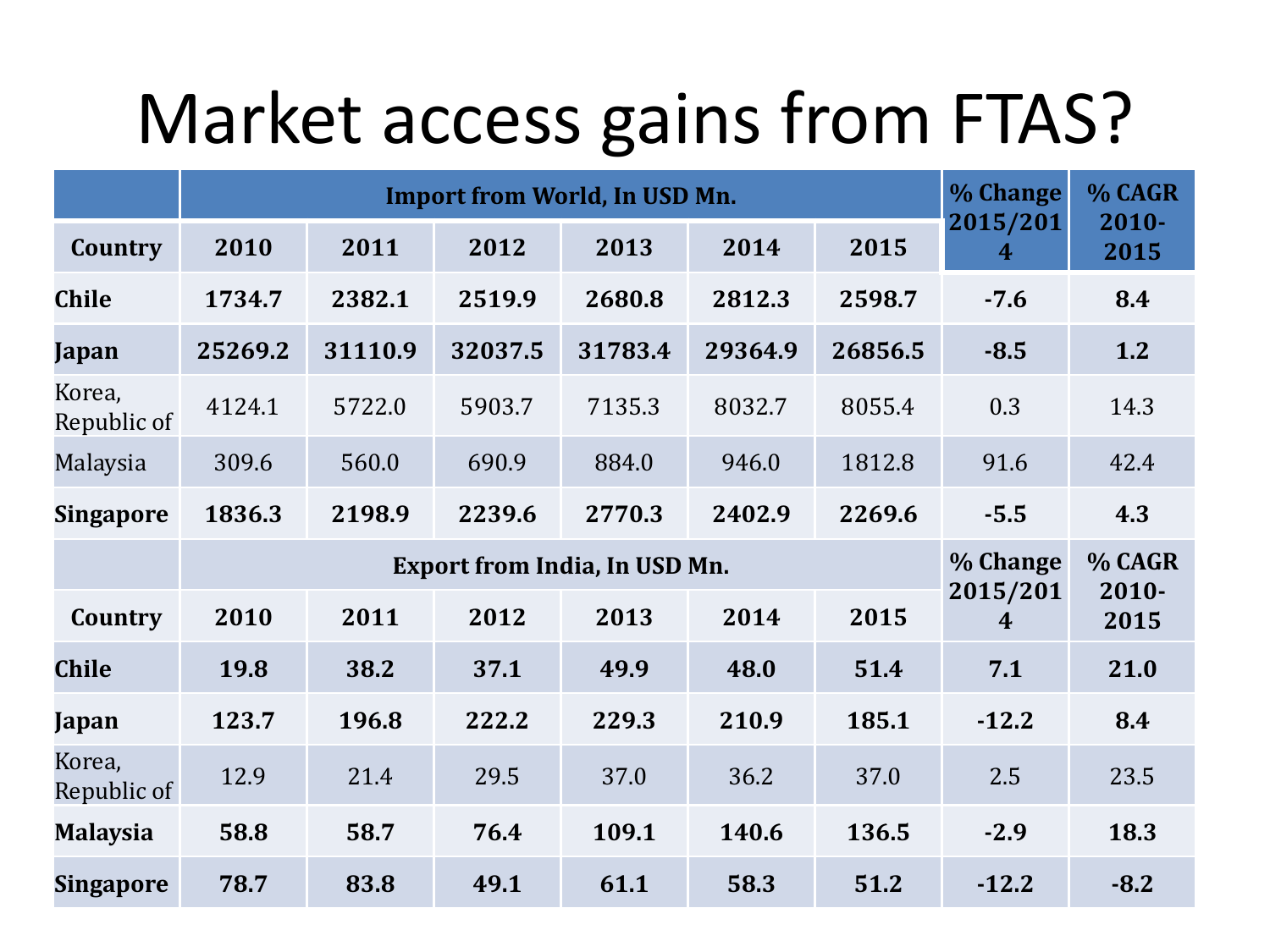#### Are we exporting correct ?

| Share of India in FTA partner country's top ten apparel import category |                    |         |         |                           |       |       |                    |      |      |
|-------------------------------------------------------------------------|--------------------|---------|---------|---------------------------|-------|-------|--------------------|------|------|
| <b>FTA Partner</b>                                                      | Imports from world |         |         | <b>Imports from India</b> |       |       | India's Share in % |      |      |
| country                                                                 | 2013               | 2014    | 2015    | 2013                      | 2014  | 2015  | 2013               | 2014 | 2015 |
| Japan's total<br><b>RMG</b> imports                                     | 31783.4            | 29364.9 | 26856.5 | 271.6                     | 254.7 | 235.3 | 0.9                | 0.9  | 0.9  |
| Japan's Top 10<br>import categories                                     | 12334.3            | 11109.3 | 10350.2 | 49.3                      | 51.8  | 52.1  | 0.4                | 0.5  | 0.5  |
| Singapore's tota<br>I RMG imports                                       | 2770.3             | 2402.9  | 2269.6  | 61.1                      | 58.3  | 51.2  | 2.2                | 2.4  | 2.3  |
| Singapore's Top<br>10 import<br>categories                              | 959.8              | 954.8   | 927.7   | 29.2                      | 29.1  | 22.7  | 3.0                | 3.0  | 2.4  |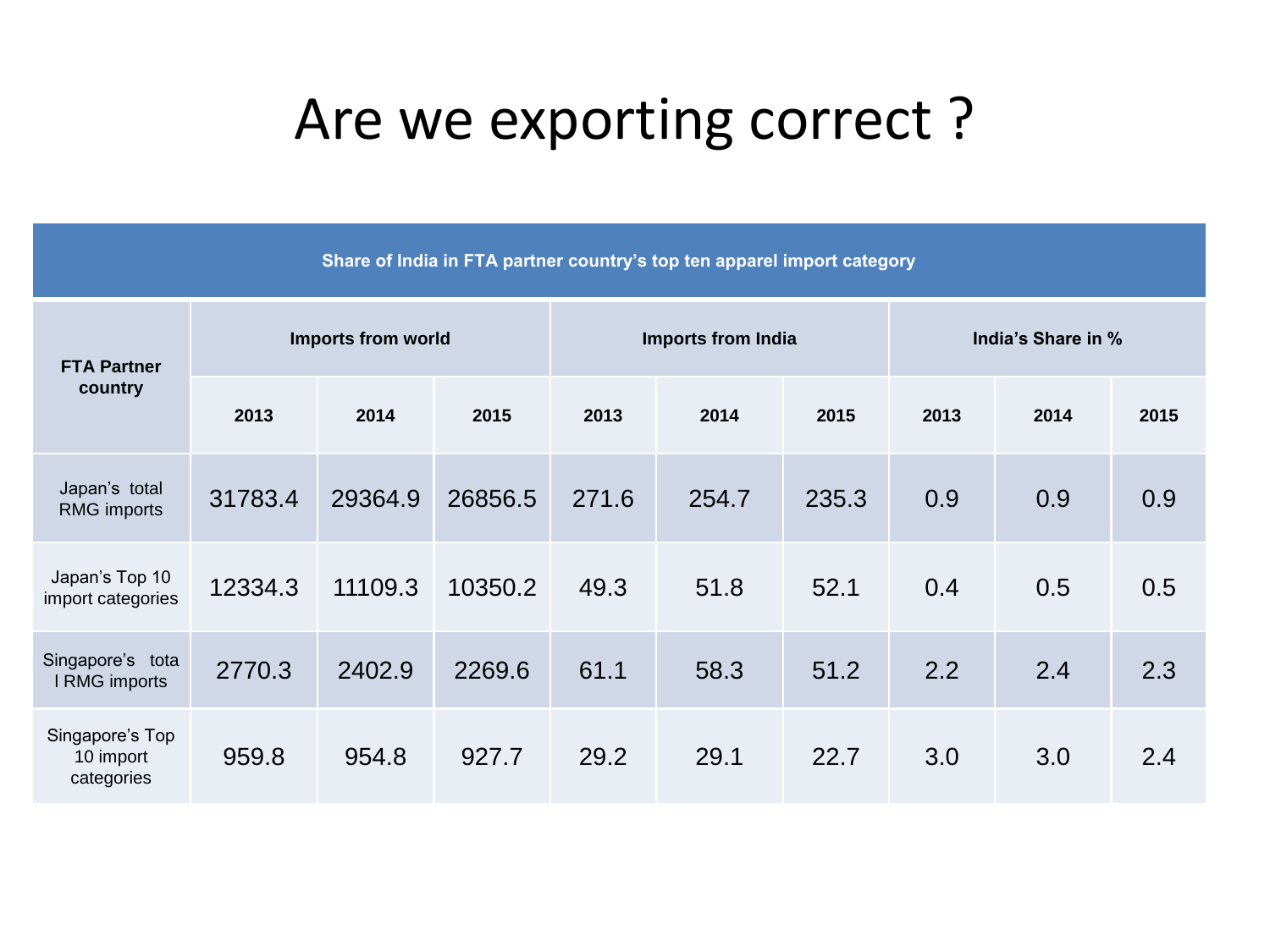# **Advantage India**

#### **Strengths & Opportunities**

- Capability in producing value added garments, involving embroidery & handwork.
- Strong, Innovative and Creative Design Capabilities.
- Capacity to undertake customized and flexible-small quantity orders.
- Market for Man Made Fiber garment and blend garments are growing.
- Market for all season can bring in boom to Indian export sector.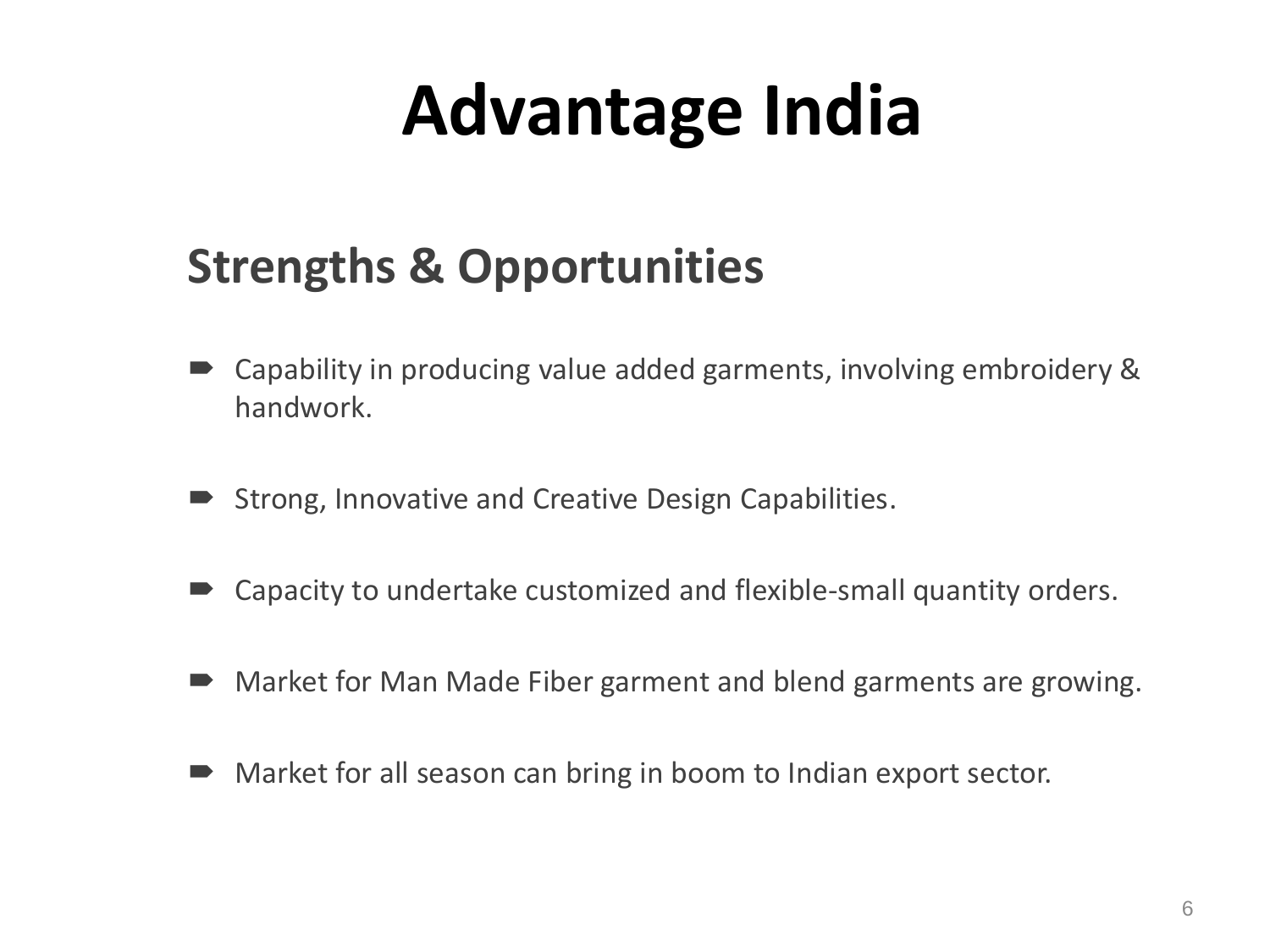# Suggested areas for Trade enhancement

- Product Diversity
- Quality & reliability
- Productivity
- Input availability
- Lead times and supply chain efficiencies
- Compliance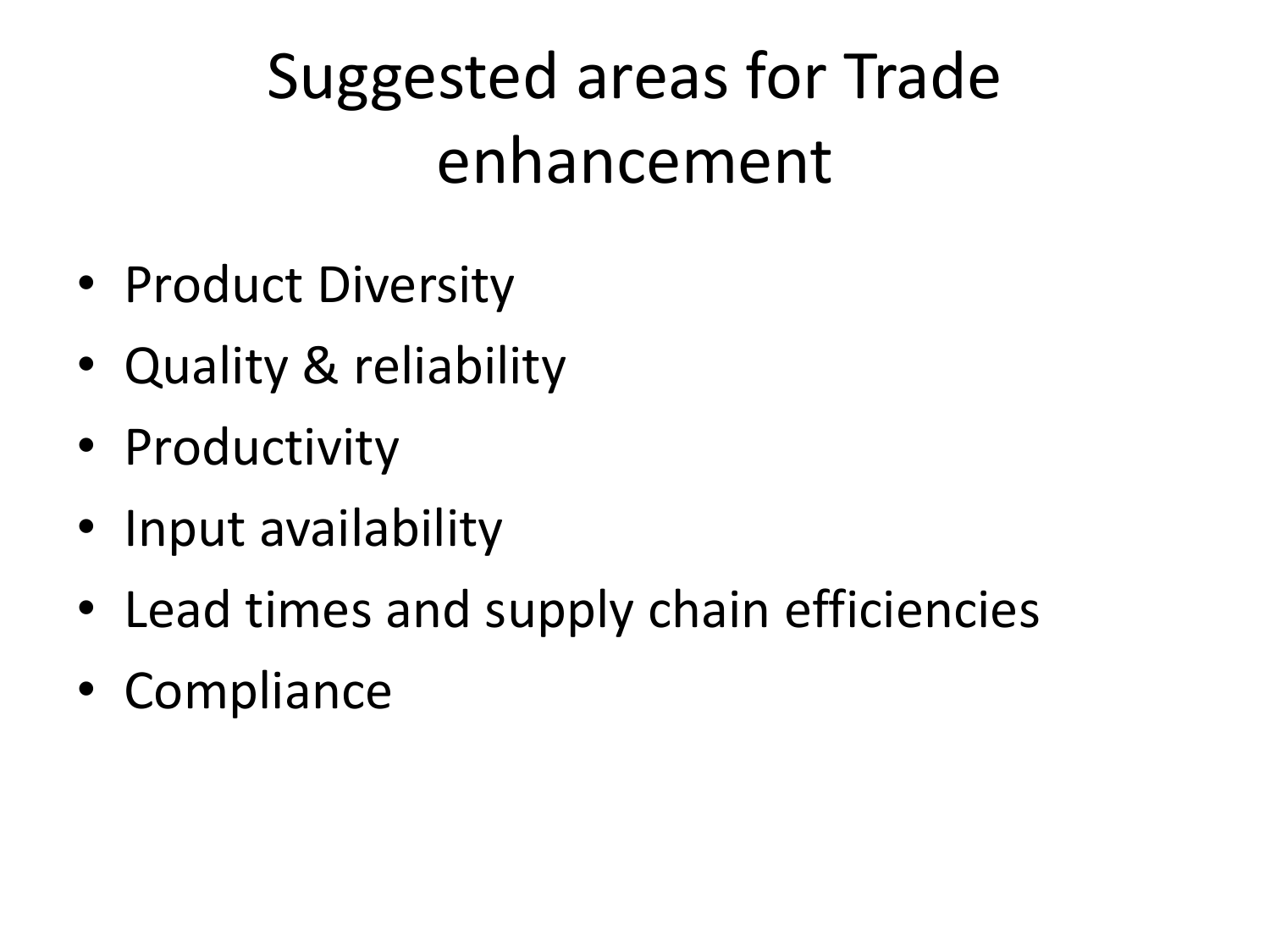# Facilitating factors at play

- Initiatives on doing ease of business
- Exemptions for import of fabrics
- Thrust on technical textiles
- TUFS
- Move towards easing labour laws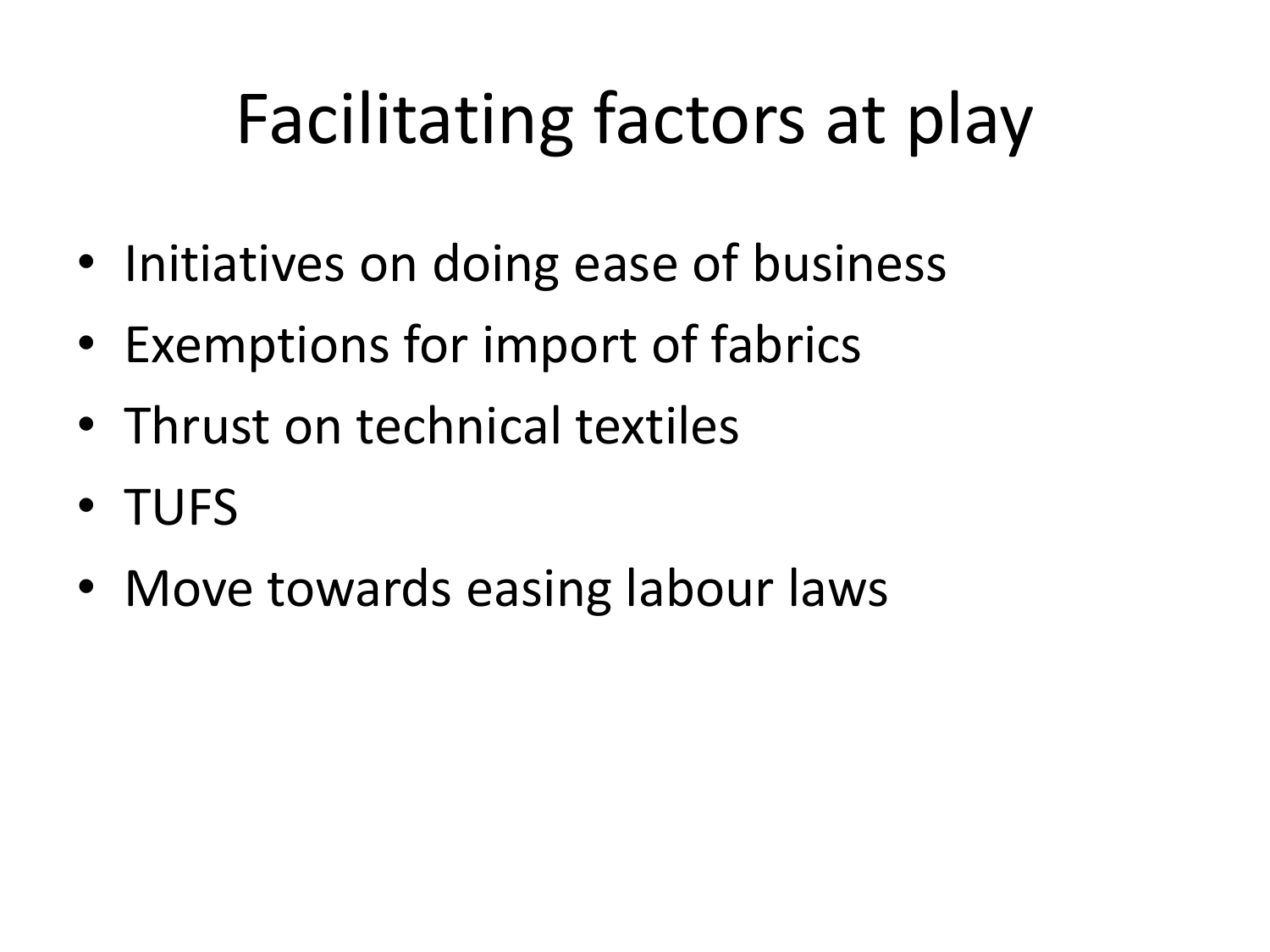**Initiatives on Improving 'Ease of Doing Business' in India.**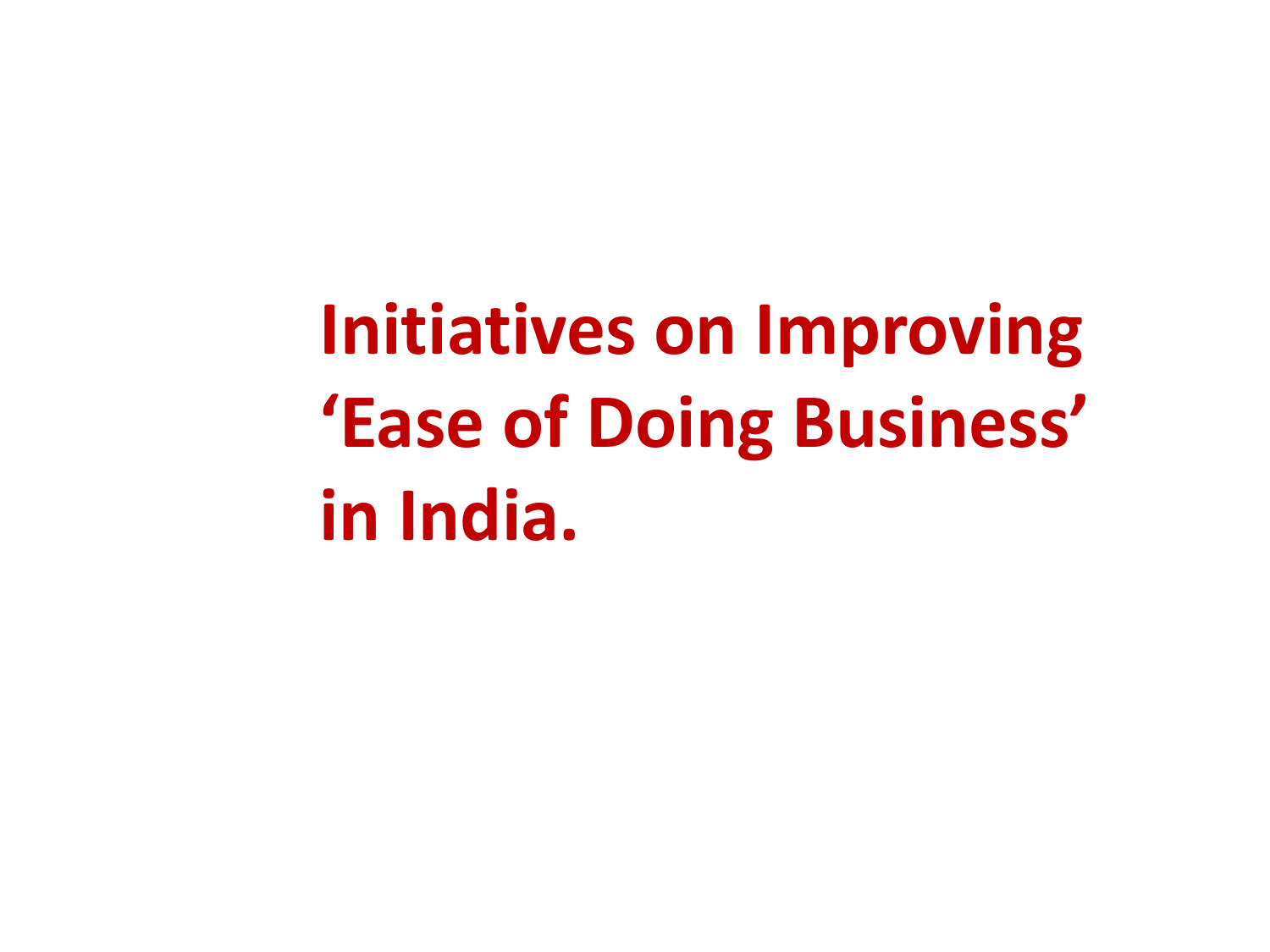# Procedural simplifications in Customs clearances

| S. No.         | <b>Initiative</b>                                  | <b>Impact</b>                                                                                                                     |
|----------------|----------------------------------------------------|-----------------------------------------------------------------------------------------------------------------------------------|
| $\mathbf{1}$   | 24x7 Customs Clearance                             | It will help in faster clearance of<br>imported and export goods, reduce<br>dwell time and lower the transaction<br>cost          |
| $\overline{2}$ | Single Window Project -<br>Online message exchange | It will reduce costs, enhance<br>transparency, reduce duplicity and<br>cost of compliance and optimal<br>utilisation of resources |
| 3              | <b>Adoption of Digital</b><br>Signature            | Introduction of digital signature will<br>maintain data integrity and reduce<br>cost of compliance                                |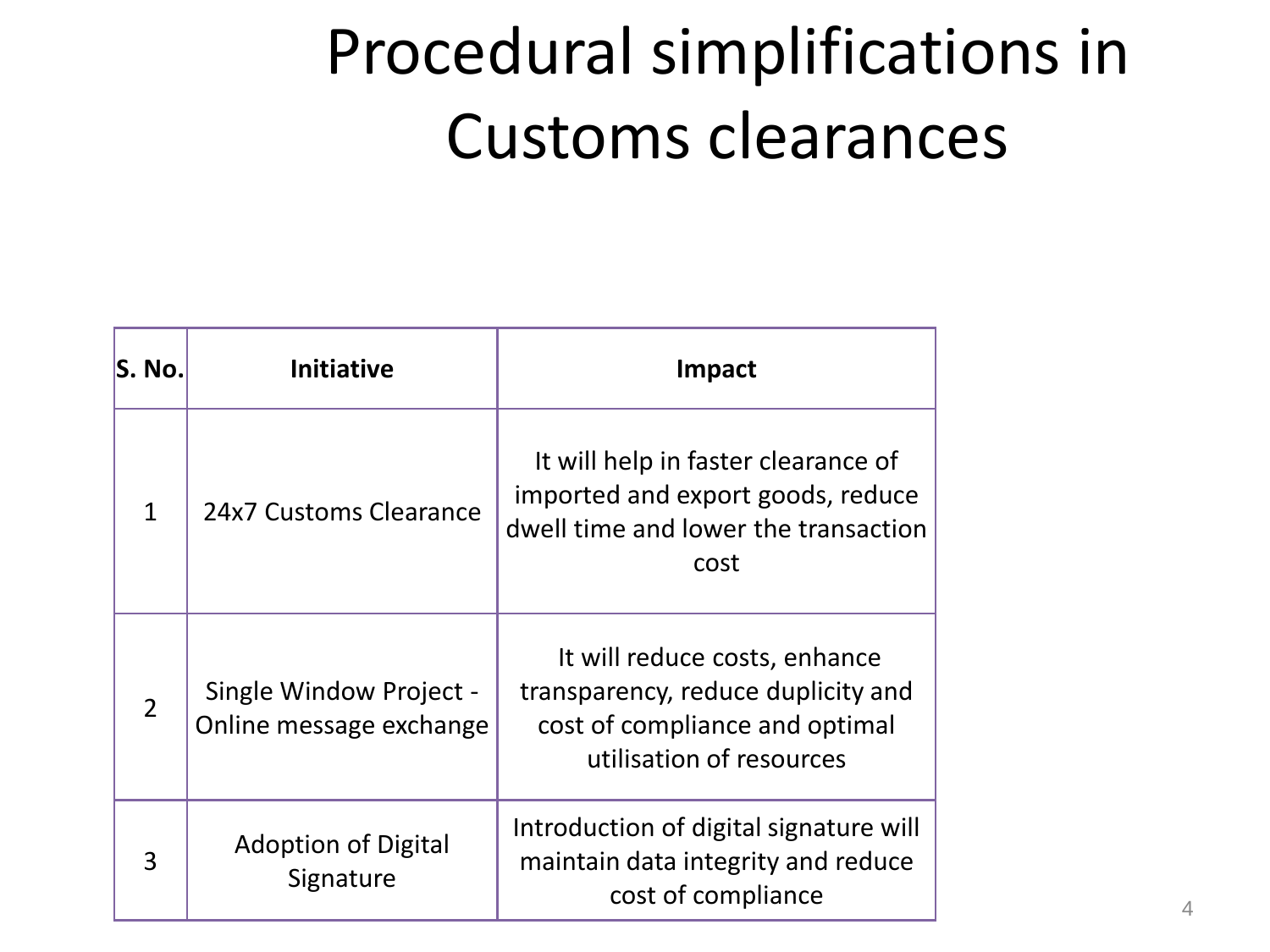# Procedural simplifications in Customs clearances

| S. No.         | <b>Initiative</b>                                                          | Impact                                                                                                                                                                                                               |
|----------------|----------------------------------------------------------------------------|----------------------------------------------------------------------------------------------------------------------------------------------------------------------------------------------------------------------|
| $\overline{4}$ | Reduction in mandatory<br>documents for imports and<br>exports             | To facilitate trade and to simplify procedures, number of<br>mandatory documents and prescribed only three mandatory<br>export and import documents have been reduced.                                               |
| 5              | Setting Up of Customs<br><b>Clearance Facilitation</b><br>Committee (CCFC) | To ensure expeditious clearance of EXIM goods a high level<br>administrative Committee i.e. 'Customs Clearance Facilitation<br>Committee' (CCFC) has been put in place at every major<br>Customs seaport and airport |
| 6              | Rationalisation of penal<br>provision                                      | Penalty provisions in Customs have been rationalised to<br>encourage compliance and early dispute resolution                                                                                                         |
| 7              | <b>Withdrawal of Prosecution</b><br>in certain circumstances               | Instructions have been issued providing for withdrawal of<br>prosecution where a noticee has been exonerated in the quasi-<br>judicial proceedings and such order has attained finality<br>5                         |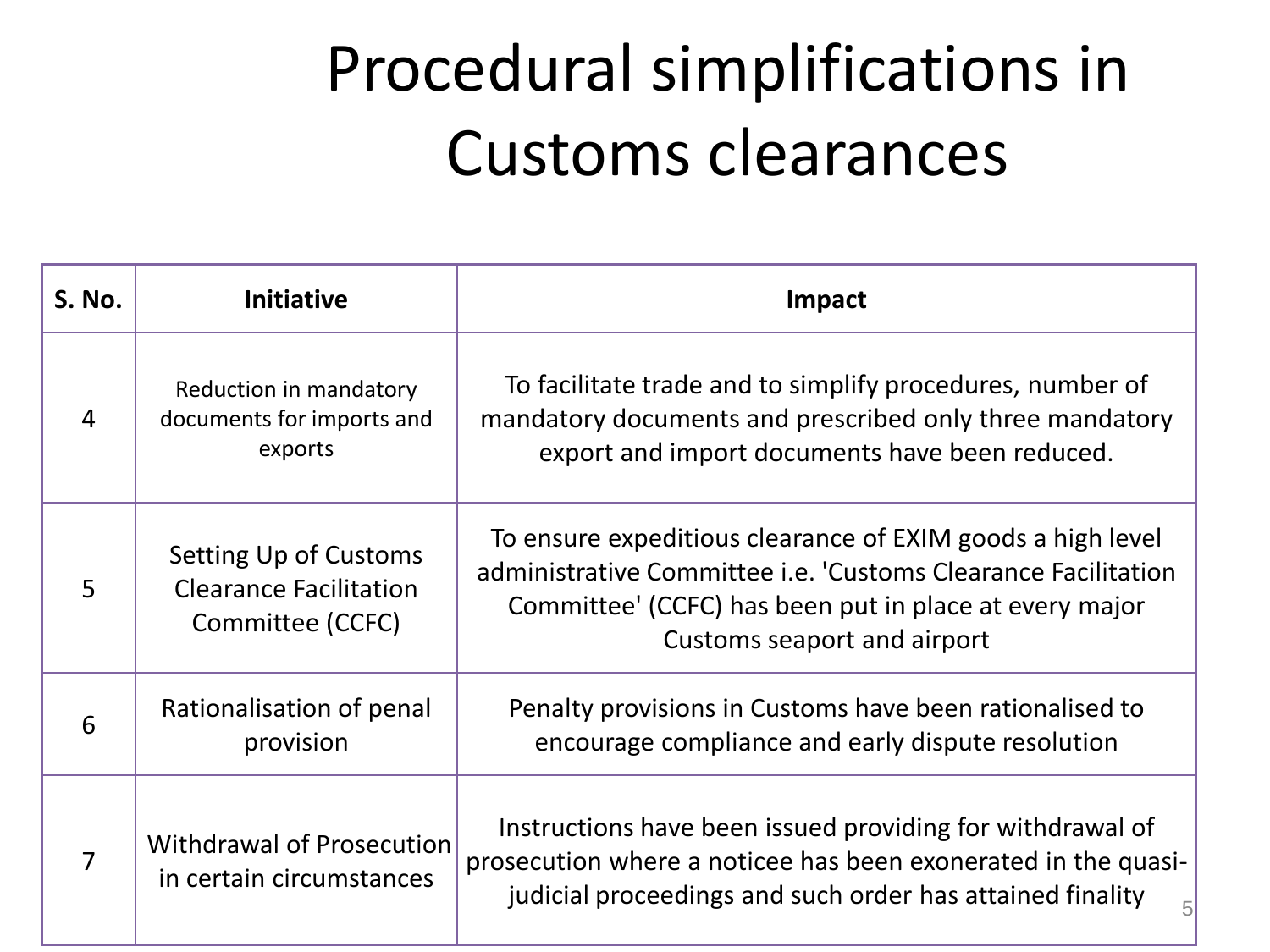### Facilitations in Central Excise

| <b>S. No.</b>  | <b>Initiative</b>                | Impact                                                                                                                       |
|----------------|----------------------------------|------------------------------------------------------------------------------------------------------------------------------|
| $\mathbf{1}$   | Reduction in number of<br>levies | Education Cess and Secondary & Higher Education<br>Cess on excisable goods have been subsumed in<br><b>Basic Excise duty</b> |
| $\overline{2}$ | Registration in two days         | Registration in Central Excise is to be granted<br>within two working days                                                   |
| 3              | Electronic payment of duty       | The facility of electronic payment of duty has<br>been extended to all the Central Excise assessees                          |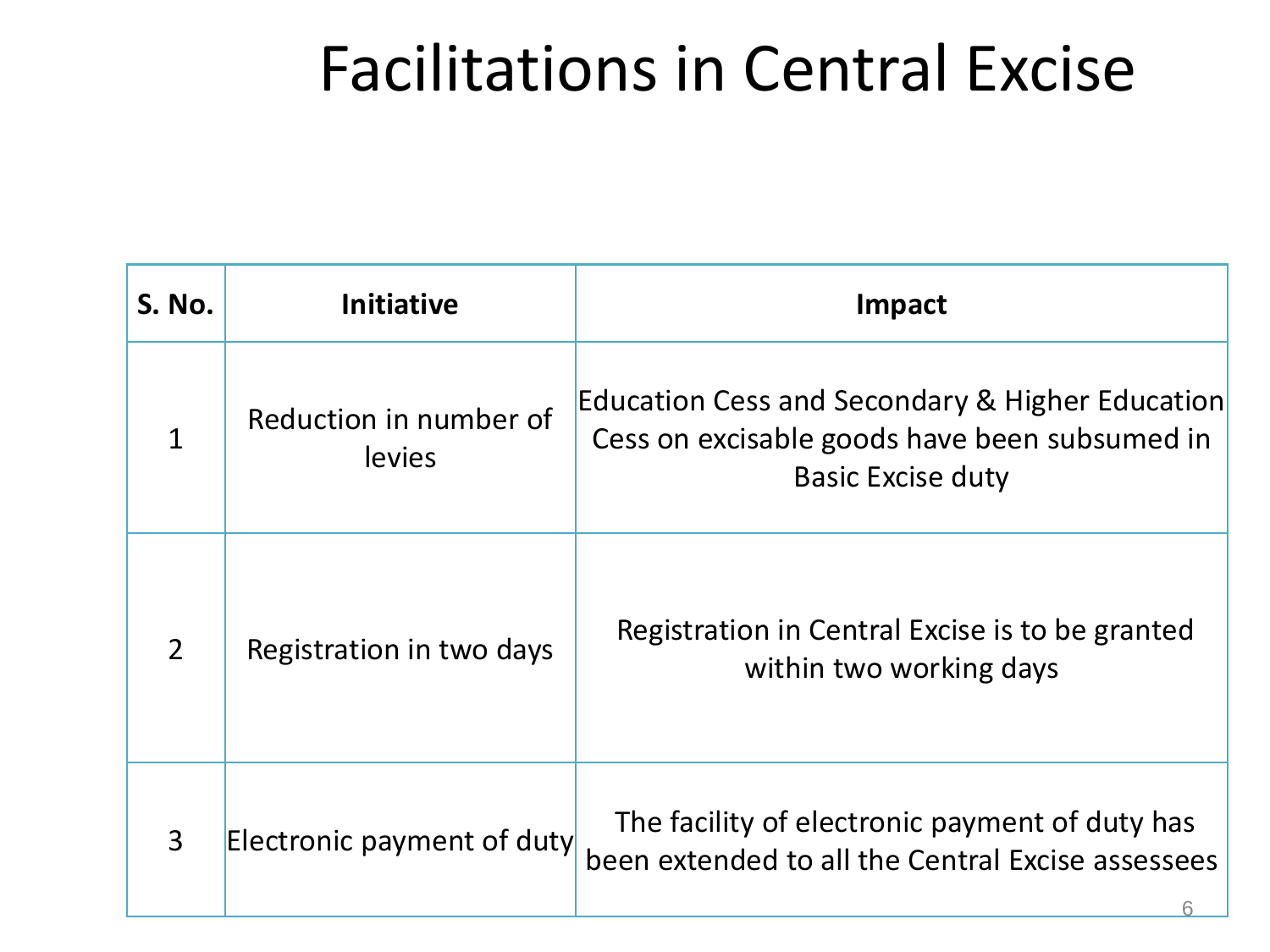# Facilitations in Central Excise

| <b>S. No.</b> | <b>Intiative</b>                       | Impact                                                                                                                                 |  |  |  |  |
|---------------|----------------------------------------|----------------------------------------------------------------------------------------------------------------------------------------|--|--|--|--|
| 4             | Time limit for taking<br><b>CENVAT</b> | Time limit for taking CENVAT Credit of duty/tax<br>paid on inputs and input services has been<br>increased from six months to one year |  |  |  |  |
| 5             | Direct despatch of<br>goods            | Facility of direct dispatch of goods by registered<br>dealer from seller to customer's premises has been<br>provided                   |  |  |  |  |
| 6             | Payment of arrears<br>in instalments   | Instructions have been issued to allow Chief<br>Commissioners, Commissioners to allow payment<br>of arrears in instalments<br>7        |  |  |  |  |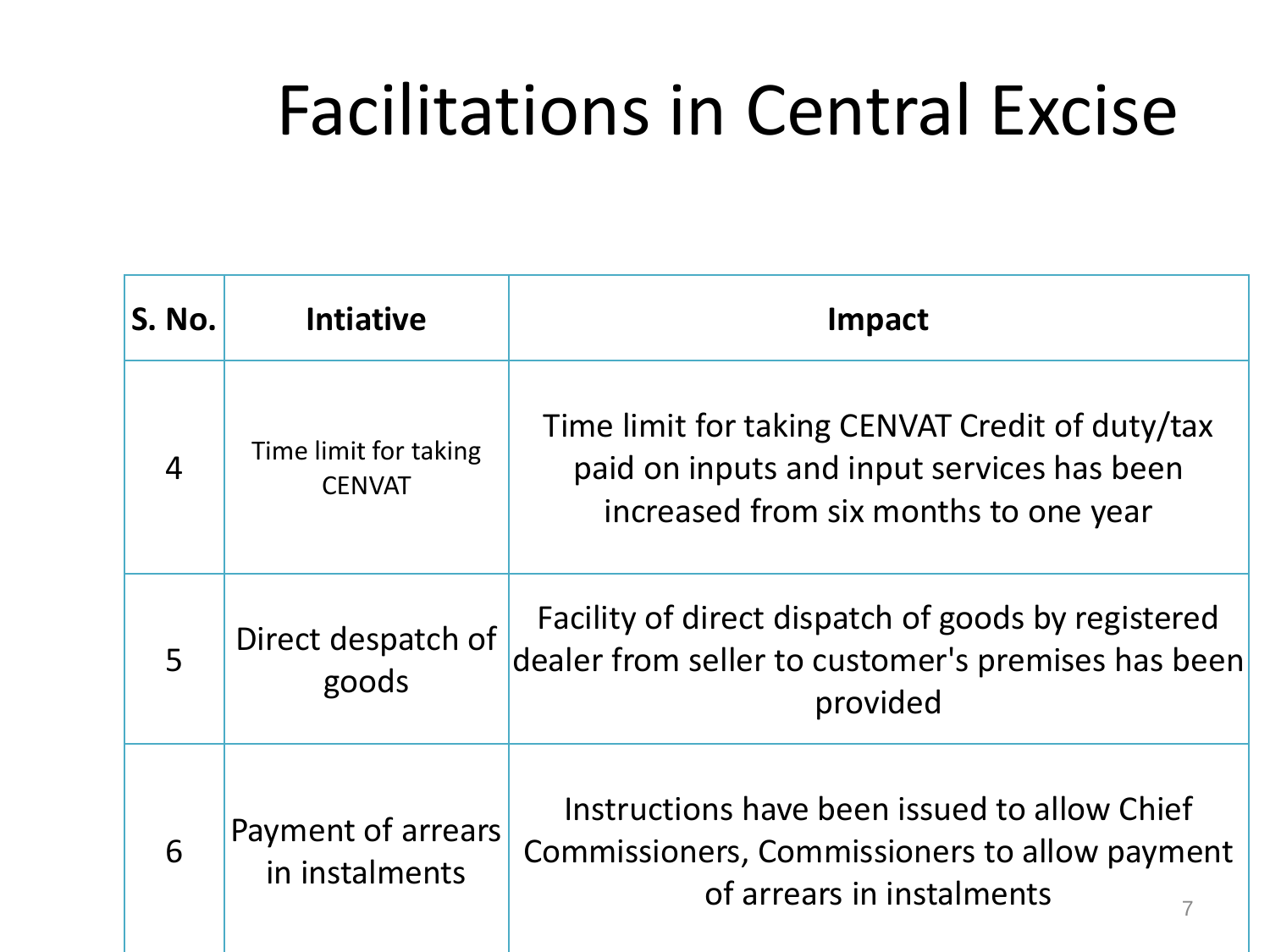# Simplifications in Service Tax

| <b>S. No.</b> | <b>Intiative</b>                                                                  | Impact                                                                                                                                                                                                      |
|---------------|-----------------------------------------------------------------------------------|-------------------------------------------------------------------------------------------------------------------------------------------------------------------------------------------------------------|
|               | Registration in two days                                                          | Registration in Service Tax to be granted<br>within two working days                                                                                                                                        |
| $\mathcal{P}$ | Simplification in procedure for<br>availment of Cenvat Credit in<br>certain cases | For availment of CENVAT credit of service<br>tax paid under reverse charge<br>mechanism, the condition of having<br>made the payment of consideration to<br>the service provider has been done away<br>with |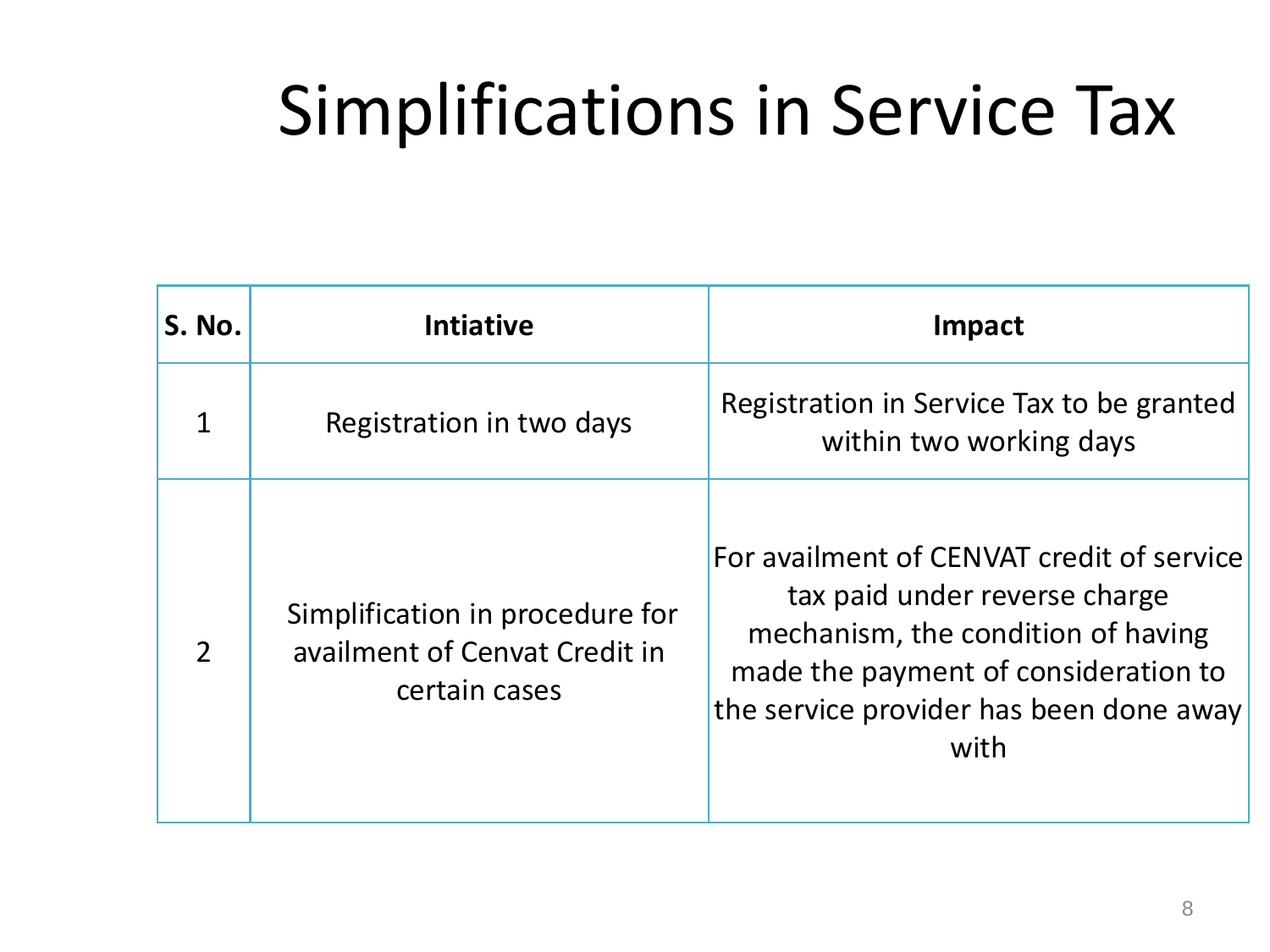# Enablining Start Ups

- Process of applying for Industrial License (IL) and Industrial Entrepreneur Memorandum (IEM) has been made online and this service is now available to entrepreneurs on 24x7 basis at the eBiz website. This had led to ease of filing applications and online payment of service charges.
- Start-ups are allowed to self-certify, compliance with the Labour Laws.
- A start-up in India with an overseas subsidiary is permitted to open foreign currency account abroad to pool the foreign exchange earnings out of the exports/sales made by the concerned start-up;
- The overseas subsidiary of the start-up is also permitted to pool its receivables arising from the transactions with the residents in India as well as the transactions with the non-residents abroad into the said foreign currency account opened abroad in the name of the start-up
- A start-up is also permitted to avail of the facility for realising the receivables of its overseas subsidiary or making the above repatriation through Online Payment Gateway Service Providers (OPGSPs) for value not exceeding USD 10,000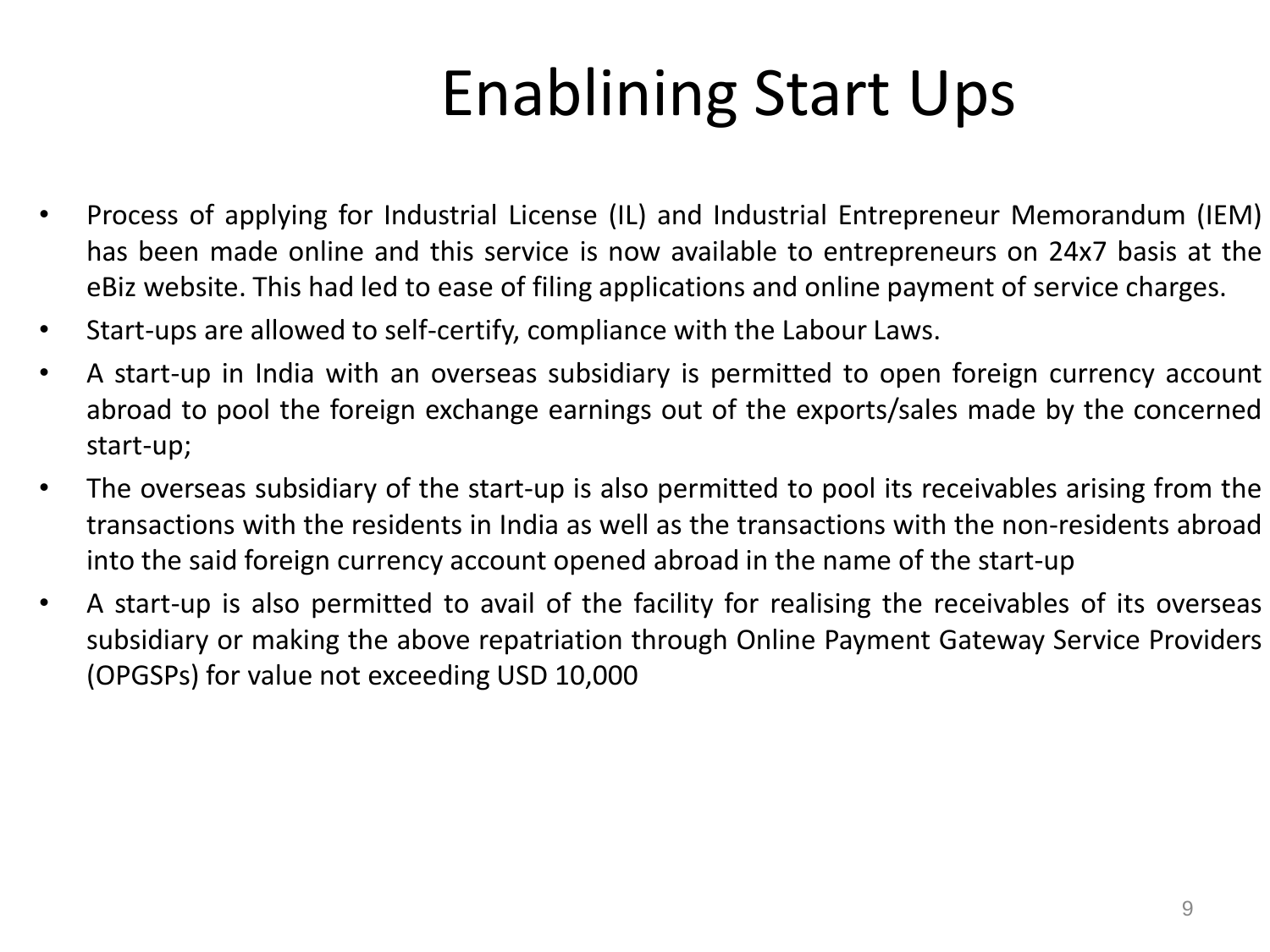# Domestic Industry Increasing Faster than Exports



Source: DGCIS